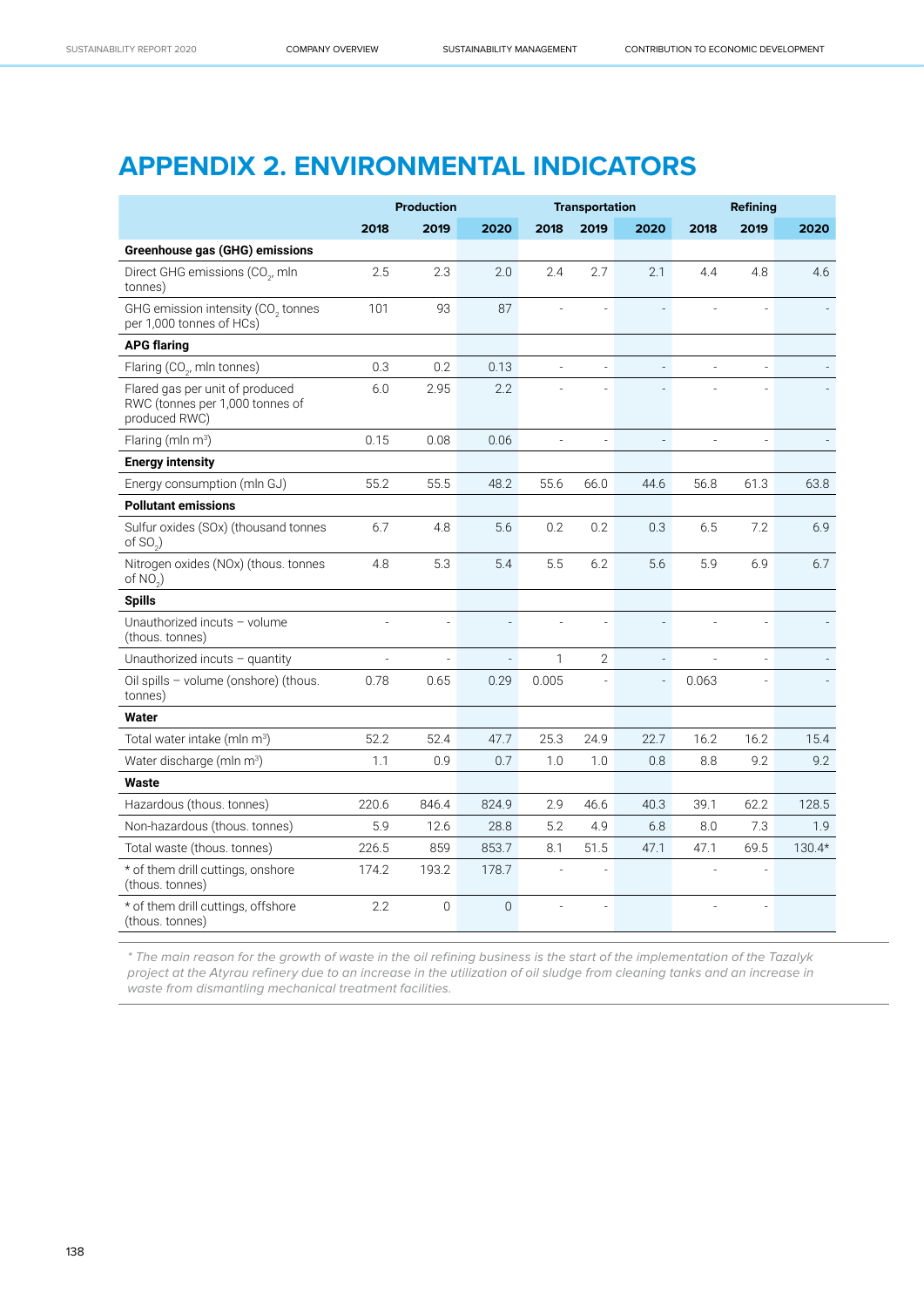# ENVIRONMENTAL PROTECTION COSTS

## GRI 103-3

|                | <b>Costs</b>                                                                                | 2018              |                   | 2019              |                   | 2020              |                   |  |
|----------------|---------------------------------------------------------------------------------------------|-------------------|-------------------|-------------------|-------------------|-------------------|-------------------|--|
|                |                                                                                             | mln<br><b>KZT</b> | mln<br><b>USD</b> | mln<br><b>KZT</b> | mln<br><b>USD</b> | mln<br><b>KZT</b> | mln<br><b>USD</b> |  |
| 1              | Costs associated with waste,<br>emissions and pollutant discharge<br>handling, total        | 11,844.6          | 34.3              | 14,847.3          | 38.79             | 18,312.1          | 43.0              |  |
| 1.1            | Waste treatment and disposal                                                                | 5,833.9           | 16.9              | 9,733.2           | 25.43             | 13,190.3          | 30.9              |  |
| 1.2            | Purification of emissions and pollutant<br>discharges                                       | 4,531.5           | 13.1              | 3,177.6           | 8.3               | 4.787.9           | 11.2              |  |
| 1.3            | Costs of development and approval of<br>GHG emission document packages                      | 104.4             | 0.3               | 101.9             | 0.27              | 149.3             | 0.4               |  |
| 1.4            | Environmental liability insurance                                                           | 58.6              | 0.2               | 118.2             | 0.31              | 125.1             | 0.3               |  |
| 1.5            | Costs of elimination of environmental<br>damage, including spill response costs             | 1,278.8           | 3.7               | 1.460.7           | 3.8               | 0.3               | 0.001             |  |
| 1.6            | Costs of environmental compensatory<br>measures                                             | 34.3              | 0.1               | 255.7             | 0.7               | 59.2              | 0.1               |  |
| $\overline{2}$ | Investments in prevention of<br>environmental impact and<br>environmental management, total | 1,035.8           | 3                 | 1,198.1           | 3.1               | 21,535.3          | 50.5              |  |
| 2.1            | Employee training and education<br>personnel                                                | 58.6              | 0.17              | 18.8              | 0.5               | 9.3               | 0.02              |  |
| 2.2            | External certification and environmental<br>management system development                   | 47.8              | 0.14              | 43.4              | 0.1               | 24.1              | 0.06              |  |
| 2.3            | Personnel for general environmental<br>management activities                                | 2.6               | 0.008             | 196.7             | 0.5               | 2.0               | 0.005             |  |
| 2.4            | Research and development                                                                    | 548.5             | 1.6               | 366.0             | 1.0               | 820.5             | 1.93              |  |
| 2.5            | Additional expenses on introduction of<br>cleaner technologies                              | 158.4             | 0.5               | 123.5             | 0.3               | 20,665.4          | 48.49             |  |
| 2.6            | Additional expenses on "green<br>purchasing"                                                | 2.3               | 0.007             | 360.3             | 0.9               | 7.2               | 0.02              |  |
| 2.7            | Other environmental management costs                                                        | 217.6             | 0.6               | 89.4              | 0.2               | 6.8               | 0.02              |  |